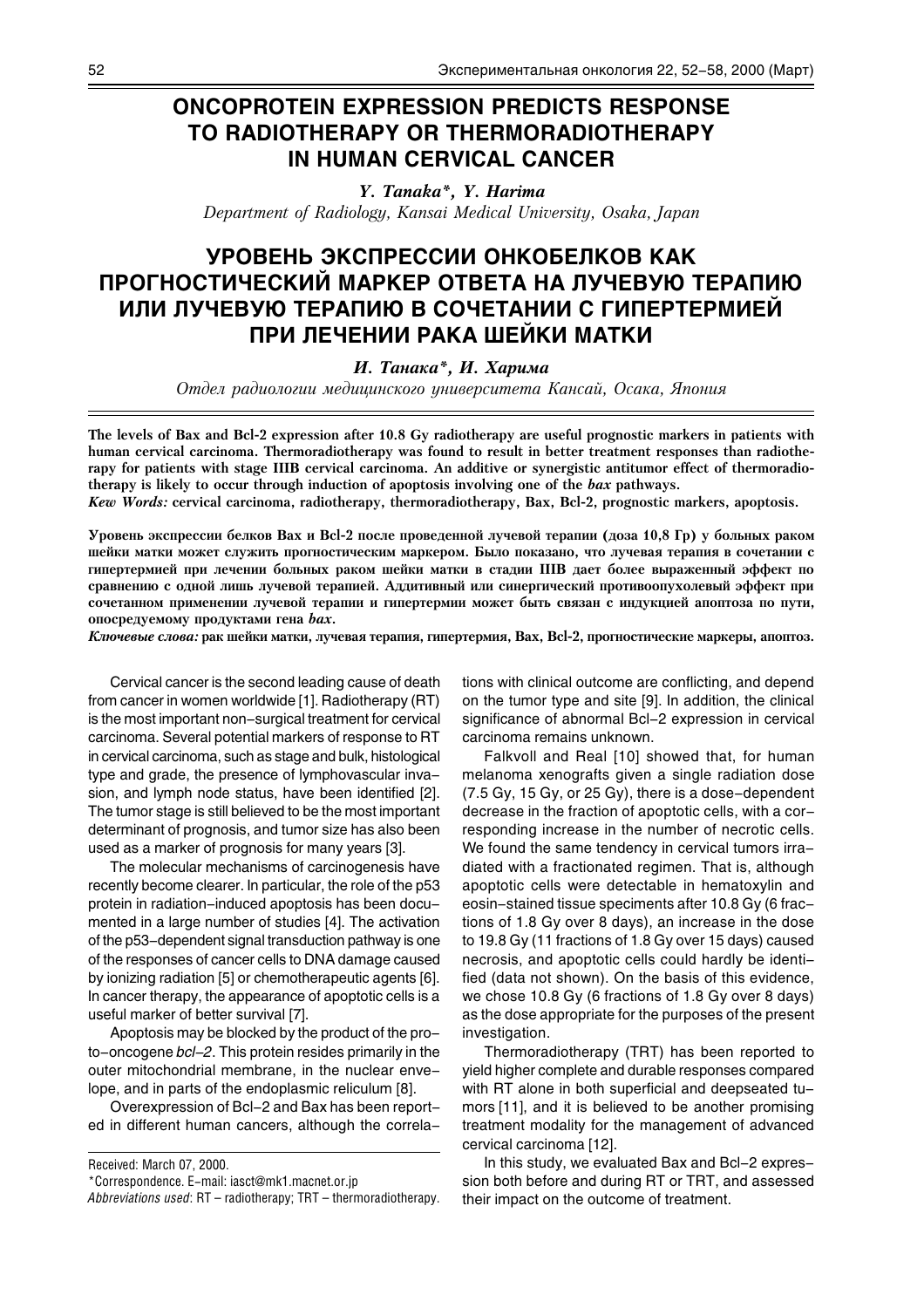### (A) BAX AND BCL-2 EXPRESSION PREDICTS RESPONSE TO RADIOTHERAPY IN HUMAN CERVICAL CANCER

#### MATERIALS AND METHODS

**Patient characteristics.** Between October 1994 and July 1997, 44 patients with histologically proven carcinoma of the uterine cervix (2 stage Ib, 3 stage IIb, 1 stage IIIa, 29 stage IIIb, 4 stage IVa, 3 stage IVb, 3 cervical stump recurrences after hysterectomy) were treated with definitive RT at Kansai Medical University. The followup for the surviving patients ranged from 1.7 to 40 months (mean 19.4 months). The median patient age was 64.1 years (range, 35–87 years). The primary tumors ranged in diameter from 2 cm to 10.5 cm (mean 6.1 cm), measured by computed tomography (CT) and/or magnetic resonance imaging (MRI). The tumors consisted of 39 squamous cell carcinomas, 4 adenocarcinomas, and 1 adenosquamous carcinoma (Table1). No patient received chemotherapy prior to the RT.

| <b>Total number of Patients</b> | 44   |
|---------------------------------|------|
| Mean age (years)                | 64.1 |
| <b>SD</b>                       | 11.1 |
| FIGO stage                      |      |
| Ib                              | 2    |
| IIb                             | 3    |
| Ш                               | 29   |
| IV                              | 7    |
| Reccurrence                     | 3    |
| Histology                       |      |
| Squamous cell ca.               | 39   |
| Adeno ca.                       | 4    |
| Adenosquamous ca.               | 1    |
| Tumor size (cm)                 |      |
| Mean                            | 6.1  |
| SD                              | 2    |
| p53 status                      |      |
| Wild-type                       | 40   |
| Mutant-type                     | 4    |
| <b>HPV</b> infection            |      |
| Positive                        | 17   |
| Negative                        | 27   |

FIGO - the International Federation of Gynecology and Obstetrics classification; ca. - carcinoma; HPV - human papilloma virus

Irradiation techniques and dose. All patients entered in the protocol were treated with external pelvic radiation therapy using 6-MV high-energy linear accelerator. A total of 30.6 Gy was provided to the whole pelvis, plus an additional dose to the parametria with central shielding to complete 52.2 Gy, along with 192Ir high-dose-rate intracavitary brachytherapy. Radiation was delivered to the tumor in fractions of 1.8 Gy daily, 5 days per week. The dose of <sup>192</sup>lr brachytherapy, administered at high dose rate, was 30 Gy to a point, given as 7.5 Gy per session once per week.

Tissue specimens and immunohistochemistry. Tumor samples obtained by punch biopsy prior to and after RT were formalin-fixed and paraffin-embedded, and consecutive 3-µm-thick sections were cut from the respective tumor blocks. An immunoperoxidase method employing an avidin-biotinylated horseradish peroxidase complex was used to detect Bcl-2 and Bax proteins in deparaffinized tissue sections, as previously described [12]. The primary anti-Bcl-2 monoclonal antibody (mAb) was a murine antihuman mAb, subclass IgG1, that recognized a cytoplasmic epitope of Bcl-2 [13]. The anti-Bax mAb was a murine anti-(human Bax) mAb, subclass IgG, that recognizes an amino-terminal epitope of the human Bax molecule. For both mAb, staining was developed by immersing the slides in 3,3'-diamino-benzidine tetrahydrochloride, followed by counterstaining with hematoxylin and mounting using an aqueous medium. Staining without antibodies was performed routinely as a negative control. As positive controls, infiltrating lymphocytes were stained for Bcl-2 and Bax. On the basis of the percentages of Bcl-2 and Bax-immunopositive cells in the tumors, the lesions were subdivided into three categories as follows: negative, no or fewer than 5% positive cells; 1+, more than 5% but fewer than 30% positive cells; 2+, more than 30% positive cells. Positive immunoreactivity required more than 30% positive cells.

Detection and typing of HPV. Tumor samples were obtained from the 44 patients by punch biopsy prior to RT. Punch biopsies were taken from two to four different parts of each tumor and frozen immediately at  $-80^{\circ}$ C. Genomic DNA was extracted from each tumor according to standard protocols. Tumor DNA was amplified by the polymerase chain reaction (PCR) with primers specific for human papilloma virus (HPV) 16, 18, and 33 E6, as previously described [14]. The PCR was carried out for 40 cycles at 95°C for 1.5 min, 48°C for 1.5 min, and 70°C for 2 min, using a BioGene PHC-1 system.

#### RESULTS

Overall, 86.4% of the patients (38 of 44) had advanced or recurrent disease. At present, 19 patients (43.2%) are alive with no evidence of disease (NED), 15 patients had a local failure, 3 patients had distant metastases (multiple metastases 2, lung 1), and 7 had both local failure and distant metastases (multiple metastases 3, lung 2, para-aortic lymph nodes 2). 7 patients are alive with cancer disease (AWD); 18 patients (40.9%) have died from recurrent disease (CD, cancer-caused death). 40 patients had wild-type p53 in their tumors, and the remaining four had mutant p53.

Relationships among stage, tumor size, response and outcome. As shown in Table 2, there was a correlation between stage of disease and response. All 5 patients with stage I or II showed NED. In contrast, 25 of 39 patients with advanced-stage or recurrent cancer were AWD or had died (CD)  $(P = 0.01)$ . The tumor sizes were  $4.5 \pm 1.9$  cm in the stage I-II patients,  $6.3 \pm 1.8$  cm in stage III,  $6.8 \pm 1.6$  cm in stage IV, and  $5.4 \pm 2.7$  cm in the group with recurrent cancer. The statistical analysis using a twotailed Student's  $t$ -test revealed significant differences between stage I-II and stage III ( $P = 0.049$ ), and between stage I-II and stage IV ( $P = 0.046$ ). The tumor size in-

|  | Table 2. Relationship between tumor stage and response to radiotherapy |
|--|------------------------------------------------------------------------|
|--|------------------------------------------------------------------------|

| Stage                   | NED | AWD/CD |       |
|-------------------------|-----|--------|-------|
| $1 + 11$                |     |        | 0.001 |
| $III + IV + recurrence$ | 14  | 25     |       |

 $NED$   $-$  no evidence of disease; AWD  $-$  alive with disease; CD  $$ cancer-caused death;  $P$   $\rightarrow$  value calculated by Fisher's exact test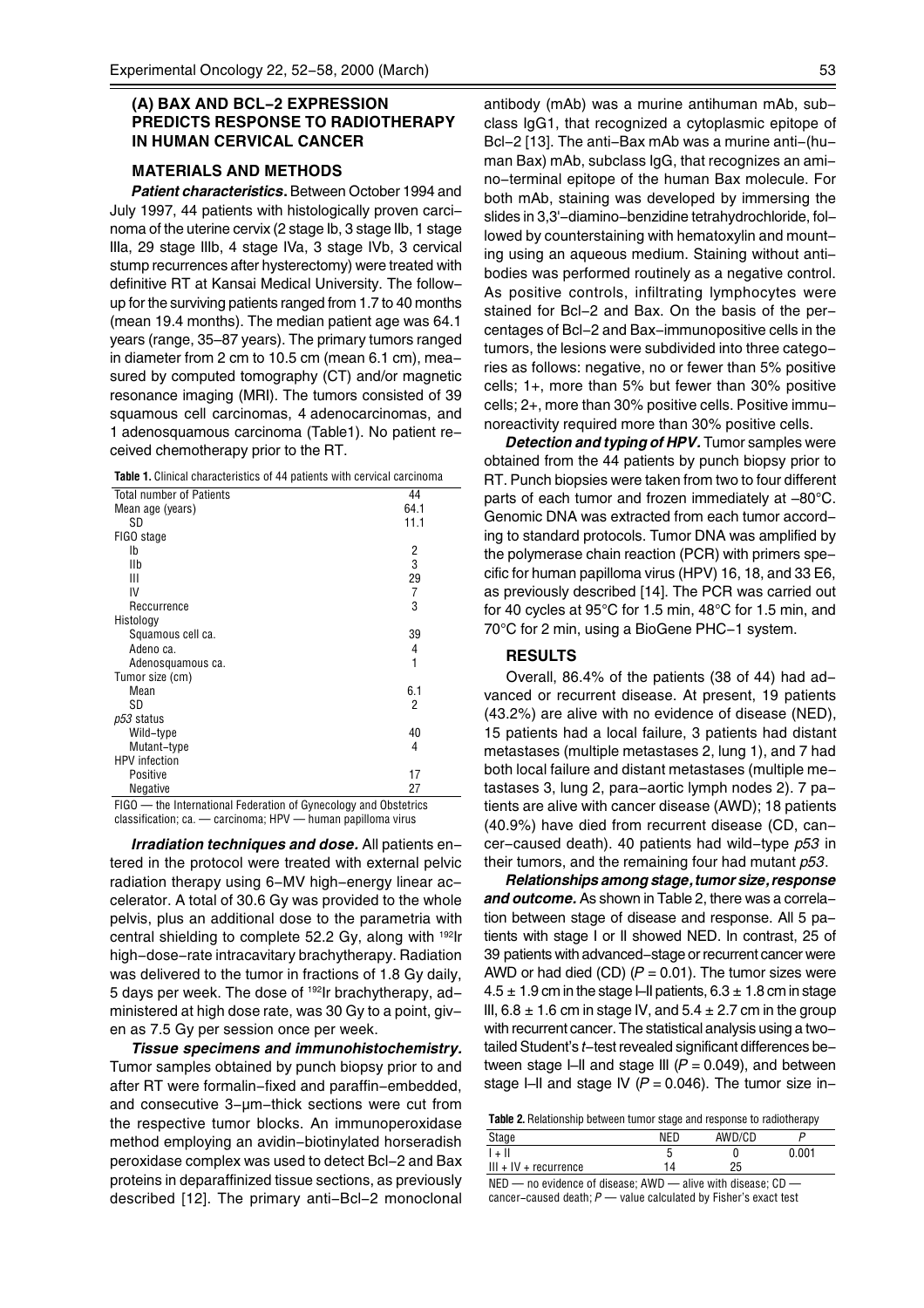creased with the stage of disease. At the time at which the tumor size of the NED patients was  $5.2 \pm 1.6$  cm, it had increased to  $6.6 \pm 2.6$  in the AWD patients, and to  $6.9 \pm 1.6$  cm in the patients who subsequently died (CD). The difference in size was significant between the NED and CD groups  $(P = 0.003$ , two-tailed Student's  $t$ -test). The median tumor diameter was  $6.1 \pm 2.0$  cm. We divided the patients into those with tumors less than 6.1 cm in diameter ( $n = 23$ ) and those with tumors 6.1 cm in diameter or larger ( $n = 21$ ). However, there was no significant difference in survival between these groups ( $P = 0.07$ , Breslow-Gehan-Wilcoxon-test).

The presence of HPV infection, stage, tumor size, and outcome. HPV 16, 18, or 33 genomes were detected by PCR in 17 patients (38.6%): 1 patients with stage I, 3 stage II, 9 stage III, 2 stage IV, and 2 patients with cervical stump recurrence. The tumor size was  $5.6 \pm 2.2$  cm in the HPV-positive tumors compared to  $6.5 \pm 1.8$  cm in the HPV-negative tumors; there was no correlation between tumor size and HPV status (twotailed Student's  $t$ -test). Of the HPV-positive patients, 8 have NED, 3 are AWD, and 6 suffered CD. Of the HPVnegative patients, 11 have NED, 4 are AWD, and 12 suffered CD. Thus, there was no significant correlation between the response and HPV status (Fisher's exact test), nor was there any significant difference in survival between the HPV-positive and HPV-negative patients  $(P = 0.53,$  Breslow-Gehan-Wilcoxon-test).

Relationships between Bax and Bcl-2 expressions before treatment and stage, tumor size, and outcome. Positive Bax expression before RT was seen in 10 of 44 tumors (22.7%): in 1 case of stage I, 1 stage II, 4 stage III, 2 stage IV, and 2 cervical stump recurrences. The tumor size was  $6.0 \pm 2.6$  cm in the Bax<sup>+</sup> tumors and  $6.2 \pm 1.8$  cm in the Bax- tumors. Therefore, there was no correlation between tumor size and Bax status (twotailed Student's  $t$ -test). Of the Bax-positive patients, 4 have NED, 3 are AWD, and 3 have suffered CD. Of the Bax-negative patients, 15 have NED, 4 are AWD, and 15 have suffered CD. When we divided the patients into an NED group and an AWD/CD group, there was no significant relationship between these groups and Bax positivity (Fisher's exact test), nor was there any significant difference in survival between the Bax<sup>+</sup> and Bax<sup>-</sup> patients ( $P = 0.55$ , Breslow-Gehan-Wilcoxon-test).

Positive Bcl-2 expression before RT was seen in 27 of 44 tumors  $(61.4\%)$  in 2 cases of stage I, 3 stage II, 15 stage III, 4 stage IV, and 3 cervical stump recurrences. The tumor size was  $6.0 \pm 2.1$  cm in the Bcl-2+ tumors and  $6.3 \pm 1.6$  cm in the Bcl-2- tumors. There was no correlation between tumor size and Bcl-2 status (two-tailed Student's  $t$ -test). Of the Bcl-2+ patients, 9 have NED, 6 are AWD, and 12 have suffered CD. Of the Bcl-2 patients 10 have NED, 1 is AWD and 6 have suffered CD. There was no significant relationship between the NED group and ADW/CD group and Bcl-2 positivity (Fisher's exact test). There was no significant difference in survival between the Bcl-2-positive and negative patients  $(P = 0.9,$  Breslow-Gehan-Wilcoxon-test).

Relationships between Bax and Bcl-2 expression after RT and stage, tumor size, and outcome. Positive Bax expression after 10.8 Gy radiation was seen in 16 of 44 tumors (36.4%), with distinct dense nuclear staining: in 2 cases of stage I, 3 stage II, 8 stage III, 2 stage IV, and 1 cervical stump recurrences. The tumor size was 5.8  $\pm$  1.9 cm in the Bax+ and 6.3  $\pm$  2.0 cm in the Bax tumors after RT; there was no correlation between tumor size and post-radiation Bax status (twotailed Student's  $t$ -test). Of the Bax<sup>+</sup> patients, 13 have NED, 2 are AWD, and 1 has suffered CD. Of the Bax patients, 6 have NED, 5 are AWD, and 17 have suffered CD. There was a significant relationship between the NED group and the AWD/CD group and Bax positivity ( $P = 0.0002$ , Fisher's exact test).

Positive Bcl-2 expression after RT was seen in 28 of 44 tumors (63.6%), with cytoplasmic and perinuclear staining. Tumor size was larger in Bcl-2+ patients than in Bcl-2 ones after RT (6.6  $\pm$  1.8 cm compared to 5.2  $\pm$  1.9 cm,  $P = 0.02$ , two-tailed Student's t-test). Of the Bcl-2+ patients, 7 have NED, 5 are AWD and 16 have suffered CD. Of the Bcl-2<sup>-</sup> patients, 12 have NED, 2 are AWD, and 2 have suffered CD. There was significant relationship between the NED group and the AWD/CD group and Bcl-2 positivity ( $P = 0.002$ , Fisher's exact test).

The survival of the patients who were Bax<sup>+</sup> after radiation was significantly better than that of the Bax patients ( $P = 0.04$ , Breslow-Gehan-Wilcoxon-test, Fig. 1, a). The survival of the patients with Bcl-2 tu-



Fig. 1. Survival of patients with respect to Bax (a) and Bcl-2 (b) expression after 10.8 Gy radiation, plotted using the Kaplan-Meier method and analyzed by the Breslow-Gehan-Wilcoxon-test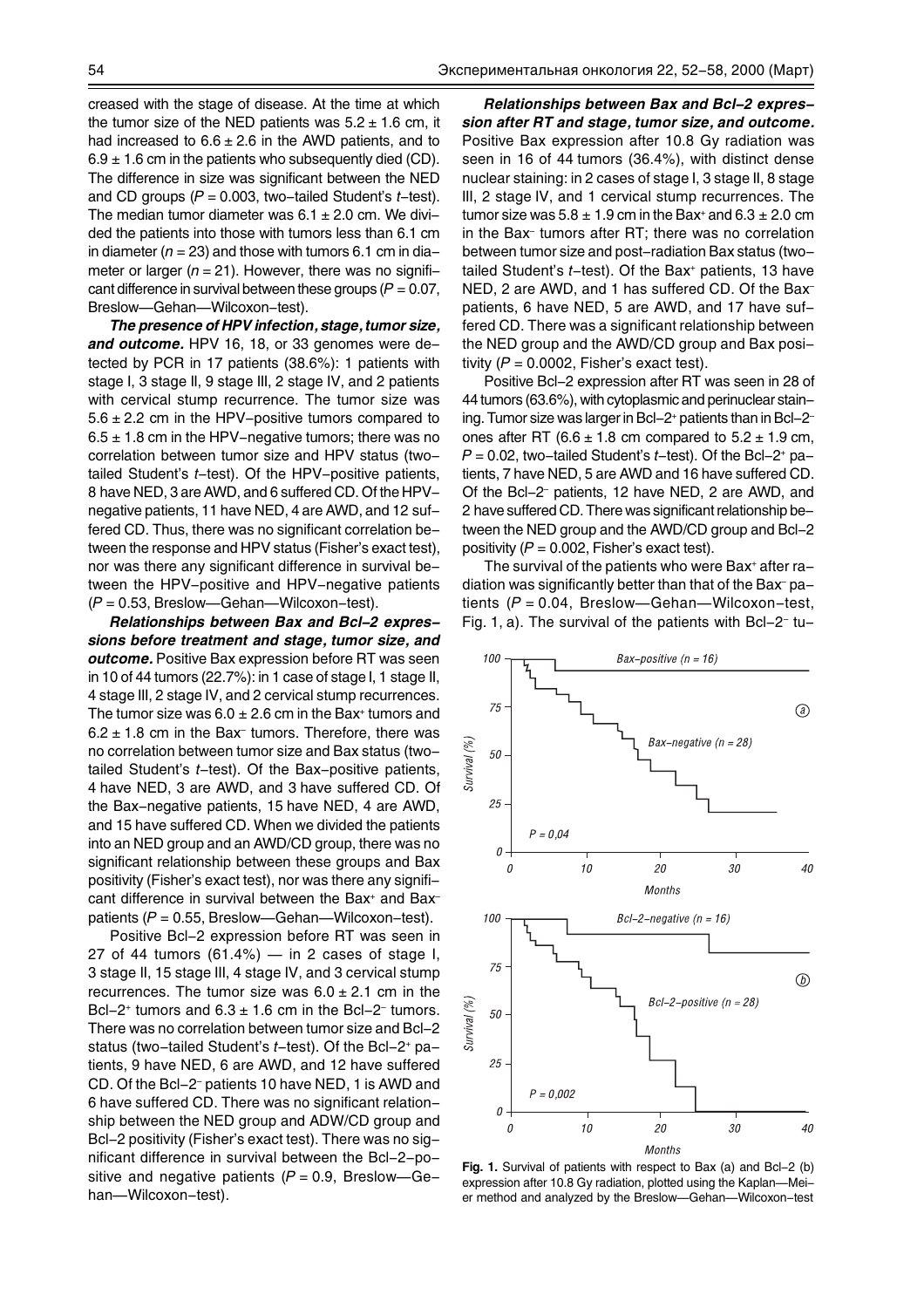mors after radiation was significantly better than that of the patients with Bcl-2<sup>+</sup> tumors ( $P = 0.002$ , Breslow-Gehan-Wilcoxon-test, Fig. 1, b).

Changes of Bax and Bcl-2 expression before and after radiation. As summarized in Table 3, 9 tumors changed from being Bax<sup>-</sup> before treatment to being Bax<sup>+</sup> after RT, and all of the patients in this group now have NED. The pre-radiation tumor size in this group was  $5.9 \pm 1.4$  cm. A total of 25 initially Bax<sup>-</sup> tumors did not change their Bax expression after treatment; six of these patients have NED, and 19 patients are AWD or have suffered CD. The tumor size in this group was  $6.2 \pm 1.9$  cm. The group that was Bax<sup>-</sup> before treatment and Bax+ after radiation showed significantly better responses than the group that was Bax before and after RT ( $P = 0.0001$ , Fisher's exact test). However there was no correlation with tumor size in either group (two-tailed Student's  $t$ -test). Seven tumors did not change their initially Bax-positivity after treatment; 4 of these patients have NED, and 3 are AWD or have suffered CD. The tumor size in this group was  $5.6 \pm 2.6$  cm. Three tumors changed from being Bax+ before treatment to being Bax after radiation, and all of the patients in this group are AWD or have suffered CD. The tumor size in this group was 7.0  $\pm$  3.1 cm. There was no correlation between radioresponse (Fisher's exact test) and tumor size (twotailed Student's  $t$ -test) in these groups (Table 3).

Table 3. Bax expression before and after RT

| Expression                                                      | NED | AWD/CD | рa     | Tumor size (cm) | D  |
|-----------------------------------------------------------------|-----|--------|--------|-----------------|----|
| $Bax^- \rightarrow Bax^+$                                       | g   |        | 0.0001 | $5.9 + 1.4$     | ΝS |
| $\mathsf{Bax}^{\mathsf{-}}\rightarrow\mathsf{Bax}^{\mathsf{-}}$ |     | 19     |        | $6.2 \pm 1.9$   |    |
| $Bax^+ \rightarrow Bax^+$                                       |     | 3      | 0.17   | $5.6 \pm 2.6$   | ΝS |
| $\mathsf{Bax}^+\rightarrow \mathsf{Bax}^-$                      |     | 3      |        | $7.0 \pm 3.1$   |    |
|                                                                 |     |        |        |                 |    |

 $a$  – Fisher's exact test

 $b$  — two-tailed Student's t-test

7 tumors changed from being Bcl-2-before treatment to being Bcl-2<sup>+</sup> after RT; 1 patient in this group now has NED and 6 patients are AWD or have suffered CD. The pre-radiation tumor size in this group was  $7.3 \pm 0.9$  cm. Ten tumors did not change their Bcl-2-negative expression after treatment; 9 patients have NED, and 1 patient died from cancer. The tumor size in this group was  $5.6 \pm 1.7$  cm. The group that was Bcl-2<sup>-</sup> before treatment and Bcl-2<sup>+</sup> after radiation showed significantly poorer responses than the group that was Bcl-2- both before and after treatment  $(P = 0.004$ , Fisher's exact test). In addition, the mean tumor size of the group that was Bcl-2- before treatment and Bcl-2+ after radiation was larger than that of the group that was Bcl–2<sup>–</sup> before treatment and Bcl–2<sup>–</sup> after RT ( $P = 0.02$ , two-tailed Student's t-test) in these groups. Altogether 21 tumors did not change their Bcl-2+ expression after treatment; 6 of these patients have NED, and 15 patients are AWD or have suffered CD. The tumor size in this group was  $6.4 \pm 2.4$  cm. 6 tumors changed from being Bcl-2+ before treatment to being Bcl-2 after RT; 3 of these patients have NED and 3 patients are AWD or have suffered CD. The tumor size in this group was  $4.7 \pm 2.4$  cm. There was no correlation between radioresponse (Fisher's exact test)

| <b>Table 4.</b> Bcl–2 expression before and after RT |  |  |
|------------------------------------------------------|--|--|
|------------------------------------------------------|--|--|

| Expression                   | <b>NFD</b> | AWD/CD | рa    | Tumor size        | рb   |
|------------------------------|------------|--------|-------|-------------------|------|
|                              |            |        |       | (c <sub>m</sub> ) |      |
| $Bcl-2^-$ Bcl-2 <sup>+</sup> |            |        | 0.004 | $7.3 \pm 0.9$     | 0.02 |
| $Bcl-2^-$ Bcl-2 <sup>-</sup> | 9          |        |       | $5.6 \pm 1.7$     |      |
| $Bcl-2^+$ Bcl-2 <sup>+</sup> | 6          | 15     | 0.3   | $64 + 24$         | ΝS   |
| $Bcl-2^+$ Bcl-2 <sup>-</sup> | 3          | 3      |       | $47 + 24$         |      |

a-Fisher's exact test - two-tailed Student's t-test

### (B) BAX AND BCL-2 EXPRESSION FOLLOWING RADIATION THERAPY VERSUS RADIATION PLUS THERMORADIOTHERAPY IN STAGE IIIB CERVICAL CARCINOMA

The relative amounts of Bcl-2 and Bax proteins determine cell survival or death following an apoptotic stimulus. To clarify the molecular mechanism of cell death after radiotherapy of thermoradiotherapy and its relation to the response of AJCC/UICC Stage IIIB cervical carcinomas, the expression of Bax and Bcl-2 proteins was investigated both before and in the course of treatment given during this study.

#### MATERIALS AND METHODS

Patient characteristics. Between October 1994 and June 1998, 37 patients with Stage IIIB carcinoma of the uterine cervix were enrolled in this study at Kansai Medical University. The patient eligibility criteria for entry into the study were as follows: 1) histologically proven cervical carcinoma; 2) International Federation of Gynecology and Obstetrics (FIGO) Stage IIIB disease; 3) Estern Cooperative Oncology Group (ECOG) performance status of  $0-2$ ; 4) no prior chemotherapy, RT, or surgery; 5) adequate bone marrow, liver, and renal function; 6) no concomitant malignancies; and 7) provision of informed consent. The protocol of this trial was approved by the Kansai Medical University Review Board. Randomization to treatment groups was performed by a computer-generated random number list. The patients were divided into the following two groups: the RT group of 19 patients who received RT alone, and the TRT group of 18 patients treated with RT and hyperthermia once a week for a total of 3 sessions, for up to 30.6 Gy of radiation. All randomized patients were evaluated for clinical response as well as p53 status, HPV infection, and Bax and Bcl-2 immunostaining.

As shown in Table 5, there were no significant differences in patients' demographics, tumor characteristics, or follow-up between the two groups. Meanwhile, the frequency of mutation in  $p53$  was significantly higher in the TRT group than that in the RT group ( $P = 0.046$ , Fisher exact test).

Hyperthermia. Hyperthermia was delivered via a radiofrequency (RF) capacitive heating device (Thermotron RF-8, Yamamoto Vinita Co., Osaka, Japan) that uses 8 MHz RF electromagnetic waves as a source of heat. The output power ranged from 800 to 1500 W. The heating was performed as previously described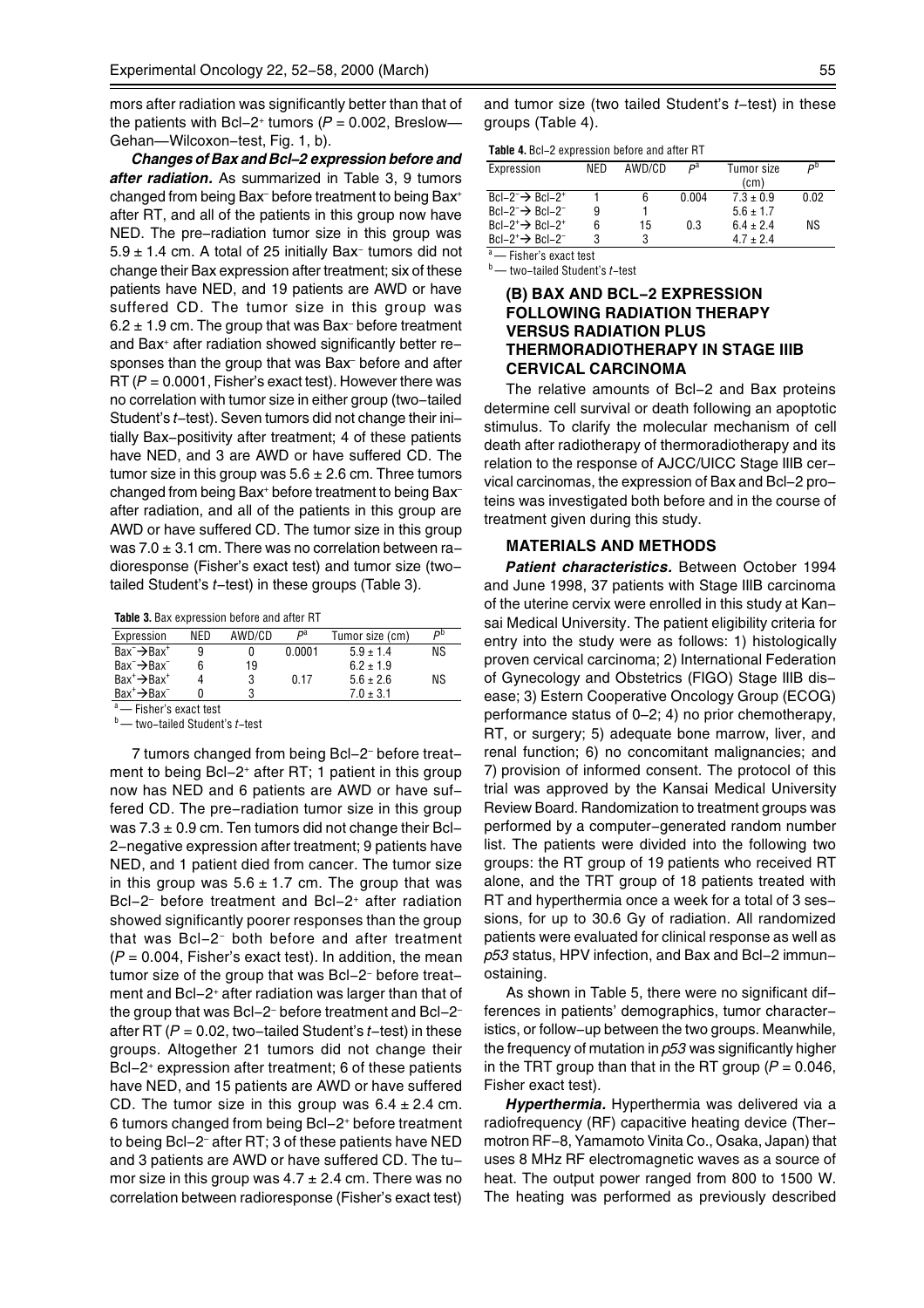|  | <b>Table 5.</b> Clinical characteristics of patients with cervical carcinoma stage IIIB |  |  |  |
|--|-----------------------------------------------------------------------------------------|--|--|--|
|  |                                                                                         |  |  |  |

| Characteristic         | $RT (n = 19)$ | TRT $(n = 18)$ | P value |
|------------------------|---------------|----------------|---------|
| Mean age (years)       | 61.6          | 63.8           | $NS^*$  |
| SD                     | 11.2          | 9.5            |         |
| Follow-up time (month) |               |                |         |
| Mean                   | 22.2          | 24.2           | $NS*$   |
| Range                  | $3.5 - 44.5$  | $5.9 - 48.8$   |         |
| Histology              |               |                |         |
| Squamous cell ca.      | 18            | 15             | $NS**$  |
| Adeno ca.              | 1             | 3              |         |
| Tumor size (cm)        |               |                |         |
| Mean                   | 6.3           | 6              | $NS^*$  |
| SD                     | 1.7           | 2.3            |         |
| P53 status             |               |                |         |
| Wild-type              | 19            | 14             | 0.046   |
| Mutant-type            | 0             | 4              |         |
| <b>HPV</b> infection   |               |                |         |
| Positive               | 6             | 4              | $NS**$  |
| Negative               | 13            | 14             |         |

ca. - carcinoma; HPV - human papilloma virus

- two tailed Students' t-test

\*\* - Fischer's exact test

[15]. The electromagnetic power was applied between 2 external disk electrodes 25 or 30 cm in greatest dimension placed on opposite sides of the pelvic region. The temperature of the tumor was measured in all patients using a 4-point microthermo-couple sensor, which was inserted into the tumor through a 21-gauge catheter with the aid of ultrasonography (US). Hyperthermia was applied 10-20 min after external RT once a week for a total of 3 sessions. The first heating was usually performed after the third of fifth fraction of external RT.

**Clinical response.** The response of the tumor to the treatment was defined as follows: complete response (CR) when no tumor was detected by physical examination or magnetic resonance imaging (MRI), and cytologic or biopsy studies were negative for malignant cells for at least 1 month after treatment; partial response (PR) when the tumor mass was reduced by ≥ 50%; and no change (NC) when the reduction in the tumor mass was <50%.

#### RESULTS

Treatment response in the RT and TRT groups. The number of patients with CR was significantly greater in the TRT (15 of 18 patients, 83.3%) than in the RT group (10 of 19 patients, 52.6%) ( $P = 0.049$ , Fisher's exact test). Clinical outcome was also better for the TRT group (Table 6).

Pretreatment and posttreatment Bax expression in the RT and TRT groups. Pretreatment Bax was positive in 2 of 19 (10.5%) in the RT group and 3 of

|  |  |  | Table 6. Treatment response and clinical outcome |  |
|--|--|--|--------------------------------------------------|--|
|--|--|--|--------------------------------------------------|--|

|                           |    | RT $(n = 19)$ TRT $(n = 18)$ | P value |
|---------------------------|----|------------------------------|---------|
| Treatment response        |    |                              |         |
| СR                        | 10 | 15                           | 0.049   |
| PR                        | 5  | 2                            | ΝS      |
| NC.                       |    |                              | ΝS      |
| Clinical outcome          |    |                              |         |
| Disease-free              |    | 12                           | ΝS      |
| Local failure             |    | 2                            | ΝS      |
| Local failure and distant |    |                              |         |
| metastases                |    |                              | ΝS      |
| Distant metastases        |    |                              | ΝS      |
|                           |    |                              |         |

 $P$  value calculated by Fisher's exact test

18 tumors (16.7%) in the TRT group. Therefore, there was no correlation between the two groups and Bax status either before or after treatment (Fisher's exact test). In the course of the treatment, the total numbers of Bax-positive tumors became 15.8% (3 of 19) and 44.4% (8 of 18) in the RT and TRT groups respectively. A relative increase in Bax expression was observed in 10.5% of tumors (2 of 19) in the RT group versus 44.4% of tumors (8 of 18) in the TRT group. Thus, the absolute number of tumors that showed a relative increase in Bax expression was higher in the TRT group than in the RT group ( $P = 0.02$ , Fisher's exact test). Changes in Bax expression scores before and after 10.8 Gy of radiation are shown for the RT and TRT groups in Fig. 2, a, b.

Pretreatment and posttreatment Bcl-2 expression in the RT and TRT groups. Pretreatment Bcl-2 was positive in 7 of 19 tumors (36.8%) in RT group and 6 of 18 tumors (33.3%) in the TRT group. Therefore, there was no correlation between the two groups and Bcl-2 status either before or after treatment (Fisher's exact test). In response to treatment, an increase in Bcl-2 expression was seen in 21.1% of tumors (4 of 19) in the RT group and 27.8% of tumors (5 of 18) in the TRT group. Therefore, there was no significant difference between the two groups and the changes of Bcl-2 expression in response to treatment.

#### **DISCUSSION**

Apoptosis plays an important role in the cytotoxic effects of radiation therapy [7] and chemotherapy [16]. The activation of  $p53$  is associated with induction of apoptosis [4]. When the cellular DNA is damaged by the stress such as ultraviolet, radiation and hyperthermia, the level of wild type p53 will be increased, then the cell cycle is arrested at  $G<sub>1</sub>$  stage. In this period, DNA replication is carried out, cell cycle again will be going on, DNA synthesis begins. But if the replication is not possible, mutant cell will be eliminated through apoptosis. These functions of the wild  $p53$  as the  $G_1$ -checkpoint are observed not only in normal cell but in cancer cell having wild type  $p53$  gene. As stated above, when the DNA is damaged, various kind of gene will be expressed by the signal transduction pathway around  $p53$ and cell cycle and apoptosis are controlled as shown in Fig 3.

In the case of having mutant  $p53$  gene, the cell cycle is not arrested by even the stress raising DNA damage, and apoptosis is not seen. Activation of the p53 pathway under genotoxic stress leads to the down-requlation of  $bcI-2$  and the up-regulation of  $bax$  [17]. Bax homodimerizes and forms heterodimers with Bcl-2 in vivo [18]. Oltvai et al. reported that the ratio of Bcl-2 to Bax determines survival or death following an apoptotic stimulus [18]. They described that when Bcl-2 is in excess, cells are protected; however, when Bax is in excess and Bax homodimers dominate, cells are susceptible to apoptosis.

The findings regarding Bcl-2 are controversial. The prognostic importance of Bcl-2 overexpression has been reported for various solid carcinomas. Bcl-2 pro-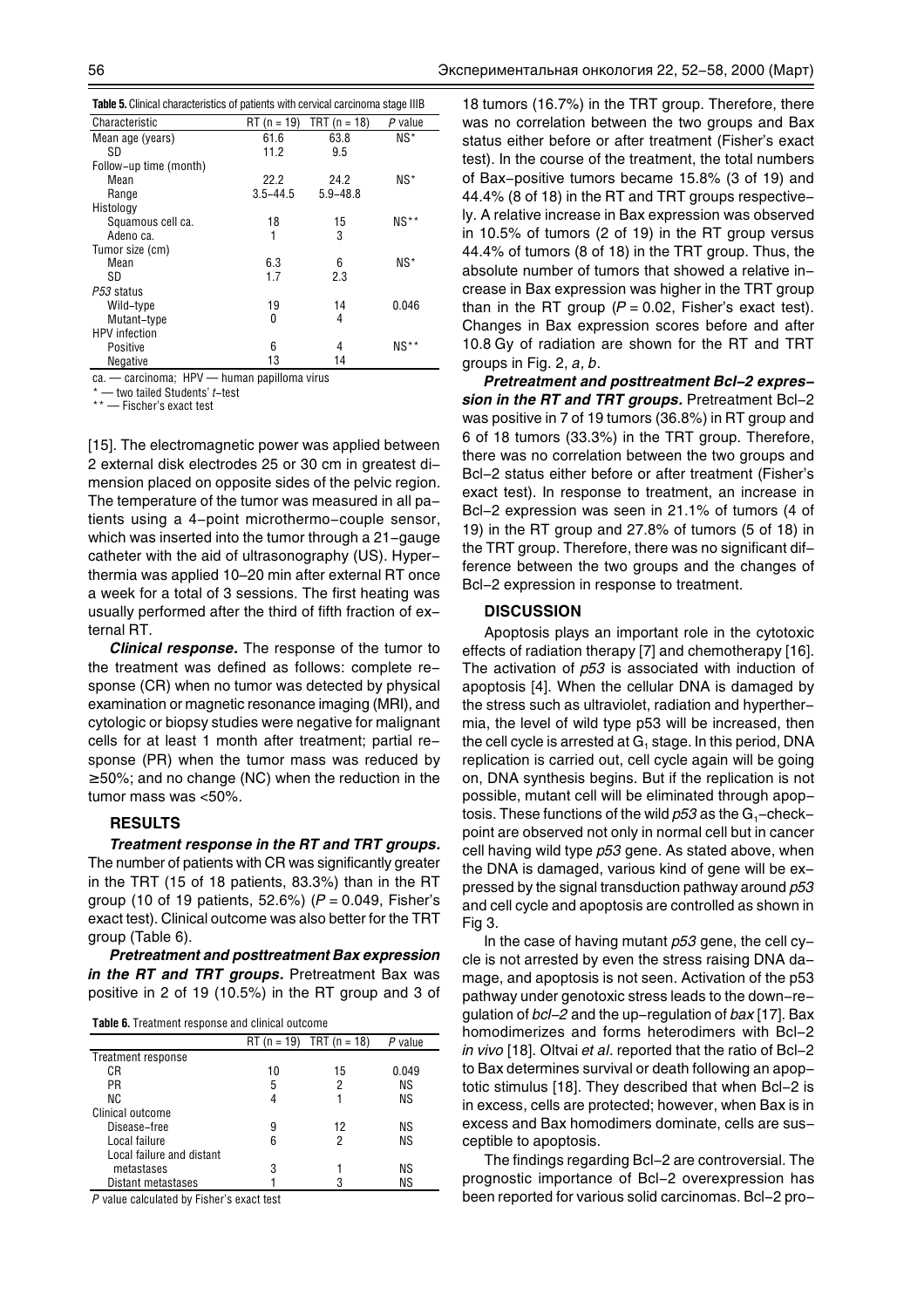

Fig. 2. Changes in the score of BAX expression before and after 10.8 Gy radiation in the RT group (n=19) (a) and in the TRT group  $(n=18)$  (b)

tein expression has been linked to a poor prognosis in bladder cancer [19] and prostate cancer [20]; a better prognosis in well-differentiated breast carcinoma [21], and no correlation was found in laryngeal squamous cell carcinoma [22]. In addition, Bax<sup>+</sup> Bcl-2<sup>-</sup> tumor expression had a significant negative influence on survival in patients with non-small-cell lung carcinoma [9]. In contrast, neither Bax nor Bcl-2 expression has been linked to prognosis in gastric carcinoma [23]. In the present study, we observed no significant difference in survival between the patients with pre-treatment Bax<sup>+</sup> or Bcl-2 tumors and the patients with Bax or Bcl-2+ tumors.

Since there is controversy surrounding the prognostic value of Bax and Bcl-2 expression in pre-treatment specimens of cervical carcinoma, we investigated the correlation between Bax and Bcl-2 expression before and after radiotherapy and outcome. West et al.



Fig. 3. Signal transduction pathway around p53

[24] found a correlation between intrinstic radiosensitivity and outcome in cervical cancer, using the Courtenay-Mills clogenic assay. In that trial of 88 patients with carcinoma of the cervix treated with radiation therapy, tumor cell survival in vitro following a dose of 2 Gy (SF2) was significantly predictive of outcome.

Using as an end-point the accumulation of Bax and Bcl-2 in tissue specimens taken after the administration of 10.8 Gy, we found that there was a significantly increased survival rate among the patients with Bax<sup>+</sup> tumors, compared with Bax<sup>-</sup> tumors  $(P = 0.04)$ . Thus, Bax expression may reflect the susceptibility to apoptosis, revealing a prominent early radiation response in radiosensitive tumors. Our data are in agreement with earlier in vitro [25] and in vivo observations [26]. In contrast to Bax, there was a significantly decreased survival rate among patients with Bcl-2- tumors ( $P = 0.002$ ).

The importance of Bax and Bcl-2 expression in the response of cervical carcinoma to TRT remains unknown. In the current study, we found a positive correlation between the relative increase of Bax in the course of the treatment and patients' treatment responses. The TRT treatment caused more efficient activation of bax apoptotic pathway (44.4% of patients (8 of 18) in the TRT group vs. 10.5% (2 of 19) in the RT group,  $P = 0.02$ ) and superior local tumor control (83.3% of patients (15 of 18) in the TRT group vs. 52.6% (10 of 19) in the RT group,  $P = 0.0049$ ). In contrast, there was no correlation between the increase of Bcl-2 expression and treatment response in this study.

In contrast to the situation in many other human tumors,  $p53$  mutations are only rarely detected in cervical cancers [27]. In the present study also, only 4 patients (9.1%) were found to have mutations in the  $p53$ gene, as evaluated by an SSCP analysis of genomic DNA. 4 tumors with mutant  $p53$  had G C to A T muta-